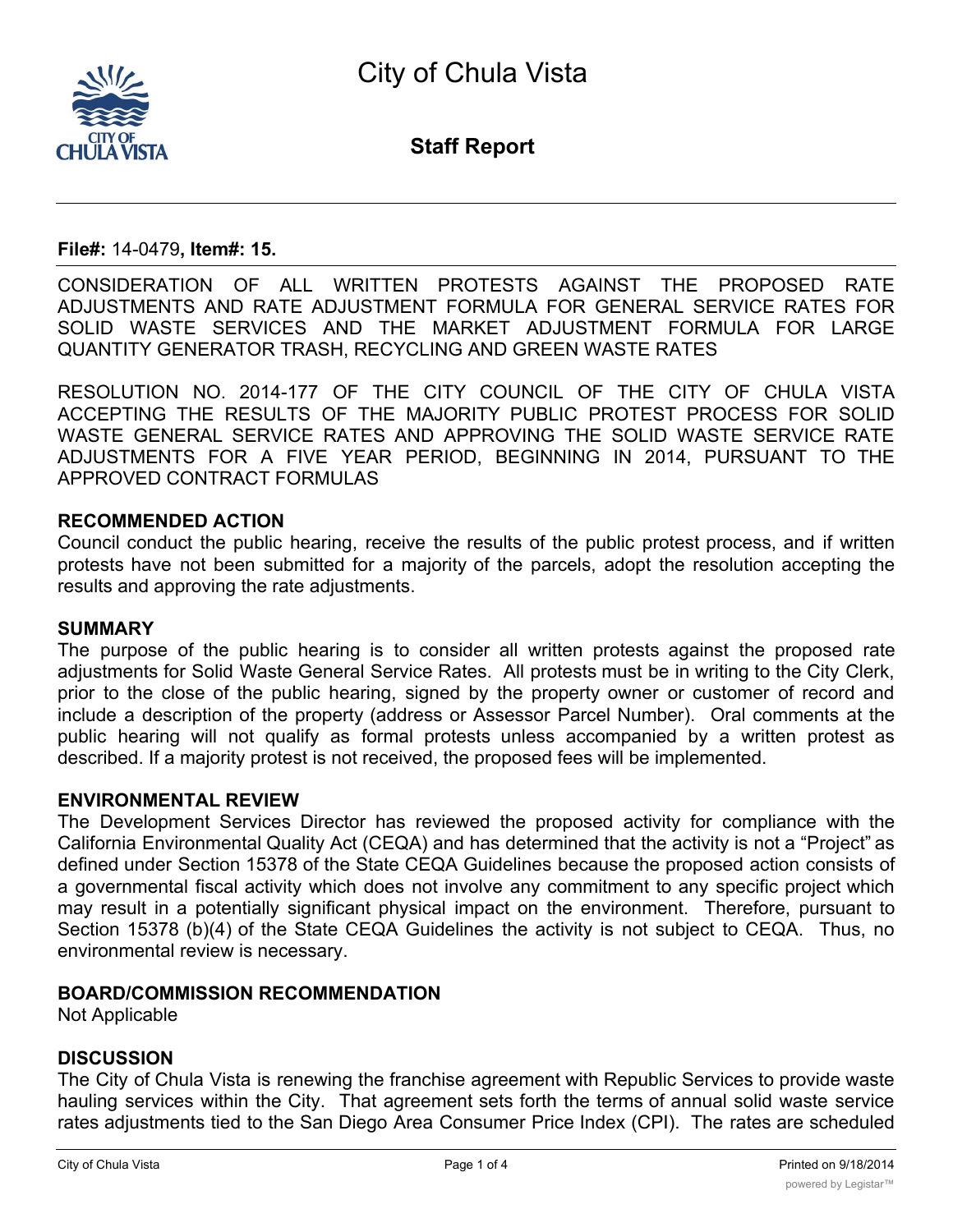**File#:** 14-0479**, Item#: 15.**

to increase annually - July 1, for Large Quantity Generators (commercial and industrial bin service customers) and September 1, for Small Quantity Generators (residential cart service customers).

The new rates are being implemented as a result of the franchise renewal, which includes a change in the formula for the rate adjustment and an adjustment in the governmental fee. Out of an abundance of caution, the City is complying with the Prop 218 majority protest process (California Constitution Article XIIID, Section 6). A majority protest exists if written protests against the proposed on behalf of a majority of the identified parcels. if a majority protest is not received, the rates may be implemented.

City staff began the majority hearing process on July 25, 2014.

- § July 25, 2014, Public Notices were mailed to 65,998 property owners or customers of record in Chula Vista (see attachment). The Public Notice serves as communication of the annual rate adjustment formula, governmental fee adjustment and market rate adjustment for the solid waste service rates to property owners or customers of record. The notice contained some of the most common service levels projected rates with information on how to access the entire projected rate schedule on the City website www.chulavistaca.gov/clean <http://www.chulavistaca.gov/clean>, by emailing EnvironmentalServices@chulavistaca.gov <mailto:EnvironmentalServices@chulavistaca.gov>, calling the Environmental Services hotline at (619) 691-5122 or through the City Clerk's office.
- The mailing started a 45 day comment period for property owners to protest the rate adjustment formulas and the adjustment in the governmental fee. All written protests are required to be signed by the property owner or customer of record and describe the property either by address or Assessor's Parcel Number. All written protests must be received by the City Clerk before the close of the majority protest public hearing on September 9, 2014, at 2 pm.
- At the majority hearing City Council will receive final tabulations of the written protests received by the City Clerk. If a majority of the written protests from property owners is not received (32,999 + 1= 33,000), the rate adjustment formula and rate adjustments for the five year period beginning in 2014 shall be approved.

Per the renewed franchise agreement solid waste services rates will adjust as follows:

*The annual adjustment amount for General Service Rates does not exceed 100 percent of the increase in the San Diego Area Consumer Price Index (CPI) for all Urban Consumers (all items) published by the U.S. Department of Labor, Bureau of Labor Statistics for the previous twelve-month period (calendar year) for which statistics are available.*

*CPI X 100% = % of rate adjustment*

*Notwithstanding the foregoing, at no time shall the Small Quantity Generator Rates (SQG cart service) exceed ninety percent (90%) of the average for the County of San Diego for the*

*same level of service after subtracting any pass-through fees or local subsidies. This*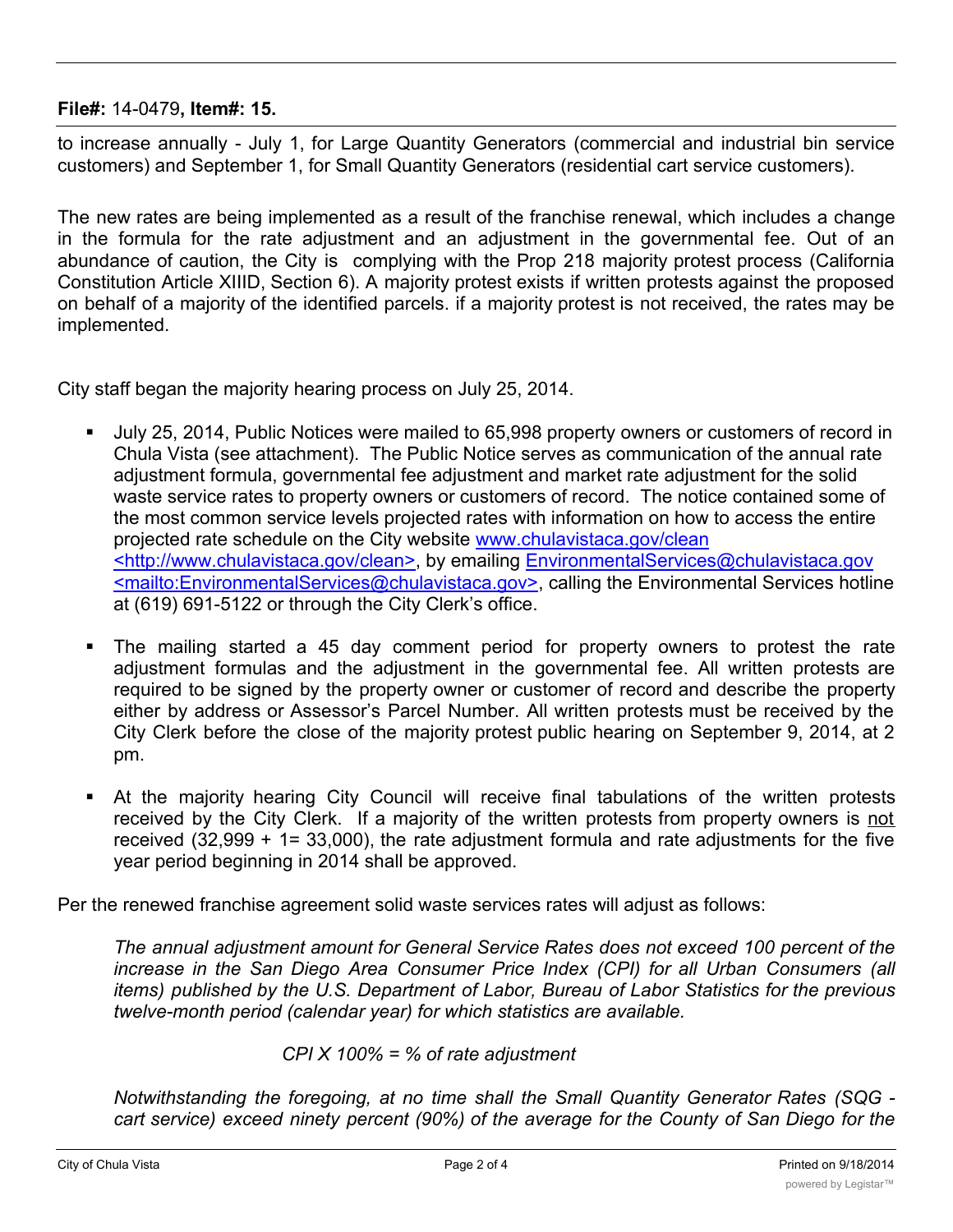### **File#:** 14-0479**, Item#: 15.**

*same level of service after subtracting any pass-through fees or local subsidies. This limitation is to be applied only to determine whether the Contractor is entitled to the full 100% CPI adjustment on SQG rates, as described above.*

*Mean County Average Rate X 90% = Maximum rate for SQG*

*In accompaniment to the above limiting factors on annual rate adjustments, Republic is eligible for a market adjustment of the Large Quantity Generator General Service Rates every four years. Beginning July 1, 2015, the maximum market adjustments applicable to Large Quantity Generator service rates (excluding three yard bin or smaller/once per week service) will be ninety-five percent (95%) of the corresponding mean county average.*

*Rate adjustments are effective July 1, for Large Quantity Generators (commercial and industrial bin service customers) and September 1, for all Small Quantity Generators (residential cart service customers), annually.*

The City Manager or designee annually reviews the rates for compliance with the contractual terms. If the proposed rate adjustments meet the contract conditions, the annual rate adjustments will be implemented upon a 30-day notice to the rate payers.

## **DECISION-MAKER CONFLICT**

Staff has reviewed the decision contemplated by this action and has determined that it is not site specific and consequently, the 500-foot rule found in California Code of Regulations section 18704.2 (a)(1), is not applicable to this decision. Staff is not independently aware, and has not been informed by any Council member, of any other fact that may constitute a basis for a decision maker conflict of interest in this matter.

# **LINK TO STRATEGIC GOALS**

Performing the public protest process for the solid waste rates supports the City's Operational Excellence and Economic Vitality by ensuring compliance with the California Constitution and promoting good service for competitive prices that are sustainable over the term of the agreement.

# **CURRENT YEAR FISCAL IMPACT**

## Impact to the City

If written protests have not been submitted for a majority of the parcels, the City governmental fees (franchise fees) will increase from 10% to 20% of the gross receipts effective November 1, 2014, generating approximately \$1.2 million in additional discretionary General Fund revenues in the first year.

## Impact to the Rate Payer

If written protests have not been submitted for a majority of the parcels, the rate payers will see an increase of 12% on their solid waste bills as a result of the renewed franchise agreement. Under the previous agreement, Republic Services paid the City 10% of gross receipts to the City in Franchise Fees. Of this amount, Republic passed through 8% to the customer, and 2% was paid by Republic. The renewed franchise agreement increased the Franchise Fee to 20%, and allows Republic to pass the entire 20% through to the customer. Rate payers will see an increase of 12% on their solid waste